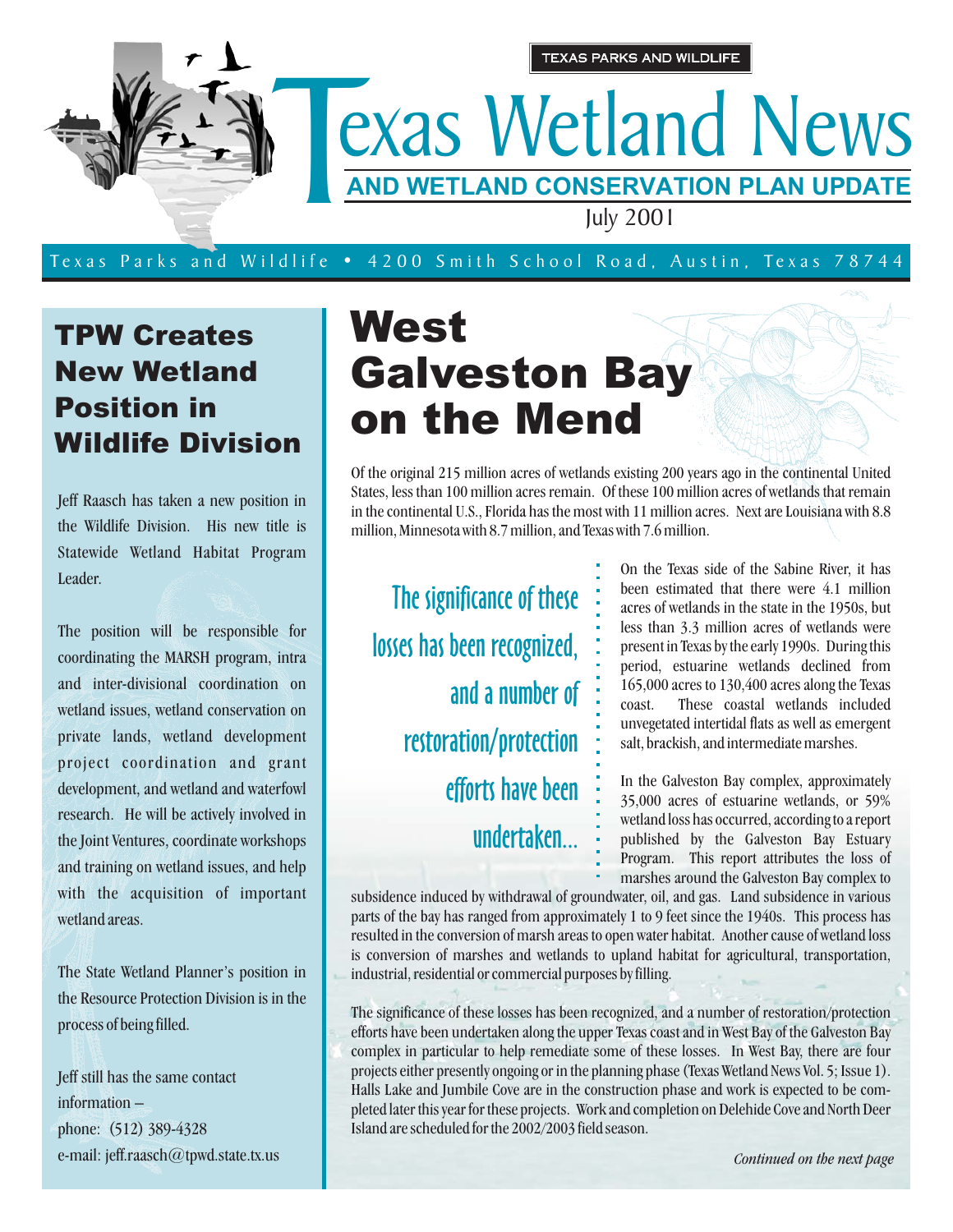#### West Galveston Bay, continued

Nearly complete, the Galveston Island State Park (GISP) Habitat Restoration Project is one of the larger restoration projects in the Galveston Bay complex. The GISP and the restoration plan focused on restoring smooth cordgrass (Spartina alterniflora), with some high marsh and some sheltered water, and is expected to support seagrasses. The goal of this project was to enhance 750 acres of shallow water habitat and restore approximately 115 acres of estuarine wetland habitat.

The construction phase of this project was initiated in May of 1999 with the filling of the first of 13,500 feet of geotubes used for the project (Figure 1). The geotubes were used as a measure to break the wave energy around the site. The filling of the geotubes was then followed by the construction of terraces, planting of the terraces, and monitoring for planting success. It was expected that the terraces would likely "melt" due to settling and wave impacts, and they have performed as expected.

The material for the terraces was stacked (Figure 2) and then planted during the "Marsh Bash" on Saturday, August 31, 1999. The Spartina plants were planted on 3 to 4 foot centers. Initially, the Spartina appeared very stressed - this may have been due to the *Spartina* plants being planted during the warmer months of the year and the fact that the plants were transplanted from a low salinity borrow site *.*

Hurricane Bret made landfall along a sparsely populated stretch of the lower Texas coast on August 22, 1999, and while substantial rainfall fell in some areas near where the hurricane made landfall, the upper Texas Coast received none of this bounty. What we did get from Bret was tides, which on average were close to 2 feet higher then normal, and some erosion on the terraces occurred from this event (Figure 3).

Subsequent follow-up work at this site shows significant levels of success with the *Spartina* and the terraces have become fairly stable (Figure 4).

An interesting note about this project is that one of the stated goals was the reestablishment of seagrasses in the sheltered, quiet water areas inside the terrace fields. A site visit was made to the area in late fall of 1999, and star grass ( *Halophila* engelmannii) was observed growing in an area of the project that was scheduled for the placement of terraces. This seagrass had not been reported in the area since 1971. In the past, some work had been done in the area to reestablish seagrasses, but there had been no reports of success. The discovery of Halophila in this area was a welcome surprise and the project was modified to avoid the area where the *Halophila* was growing *.*



*Figure 1 - Geotube construction, Galveston Island SP*



*Figure 2 - Early Summer 1999*



*Figure 3 - Early Fall 1999*



*Figure 4 - Late Fall 2000*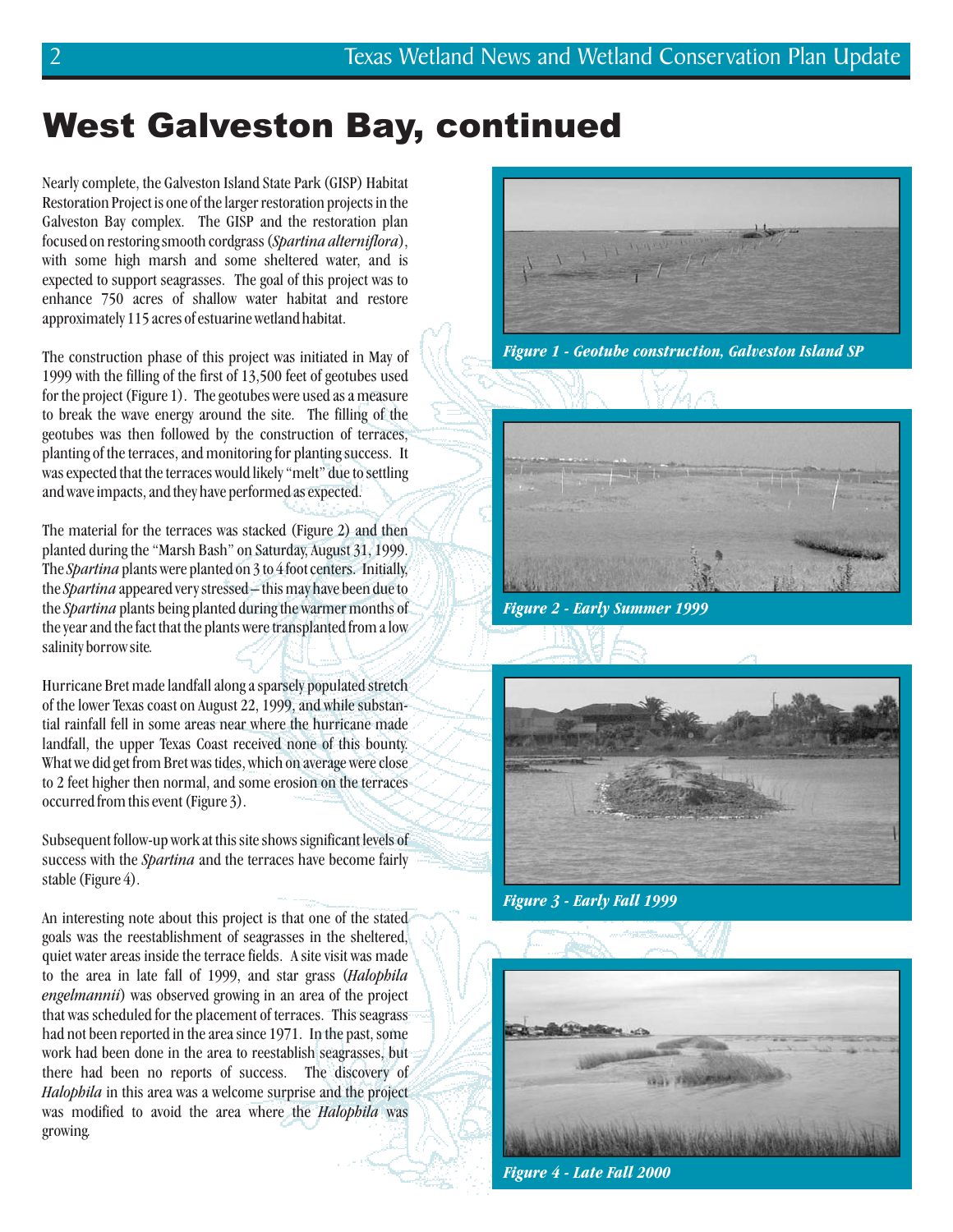*Halophila* is described as being a pioneer species of seagrass and is notably tolerant of salinity extremes. Halophila has been documented to which the *Halophila* could reestablish itself. On subsequent site visits, the seagrass, shoal grass (Halodule wrightii), was reported mixed in with the *Halophila*. The *Halophila* and *Halodule* have spread rapidly during be able to withstand a salinity of 74 ppt, and with limited rainfall along the upper Texas coast the past several years, the salinity regime in West Bay has been altered and has been running higher than normal. Perhaps this higher salinity is one factor that has allowed for favorable conditions in the year 2000, covering approximately 25 acres by December of 2000.

When a project of this type is undertaken, it is possible to maximize the scope of work through partnering, which allows for greater accomplishments than could be done individually. Partners for the GISP included: Texas Parks and Wildlife, United States Fish and Wildlife Service, National Marine Fishery Service, Natural Resource Damage Assessment (NRDA) Trustees, Galveston Bay Estuary Program, Galveston Bay Foundation and Reliant Energy. Funding for this project included \$1.5 million dollars from the Federal Coastal Wetland Planning, Protection and Restoration Act or "Breaux Bill" and another one-half million dollars from the NRDA settlement for the 1990 Apex barge spill in Galveston Bay.

The GISP project will continue to **Check out these sites for more information:** mature and is dramatically enhancing the terrestrial and aquatic wildlife use in the area. This project demonstrates the potential for halting and restoring some of the habitat loss in Texas.



star grass, *Halophila engelmannii*

#### **Galveston Island State Park**

http://texascoastalprogram.fws.gov/more\_on\_galveston\_island\_state\_p.htm

**Galveston Bay Gets a New Grass Carpet** http://www.enn.com/news/enn-stories/2001/04/04212001/seagrass\_43124.asp

**Turning the tide on erosion in Galveston Bay** http://www.enn.com/news/enn-stories/2000/12/12152000/gulfcoast  $40785.$ asp?P=2

**TEXAS RECEIVES \$1.3 MILLION TO RESTORE COASTAL WETLANDS** http://twri.tamu.edu/watertalk/archive/2000-Dec/Dec-22.2.html

#### Get on the mailing list!

If you or someone you know would like to like to receive TEXAS WETLAND NEWS,

contact: Jennifer Key Resource Protection Division jennifer.key@tpwd.state.tx.us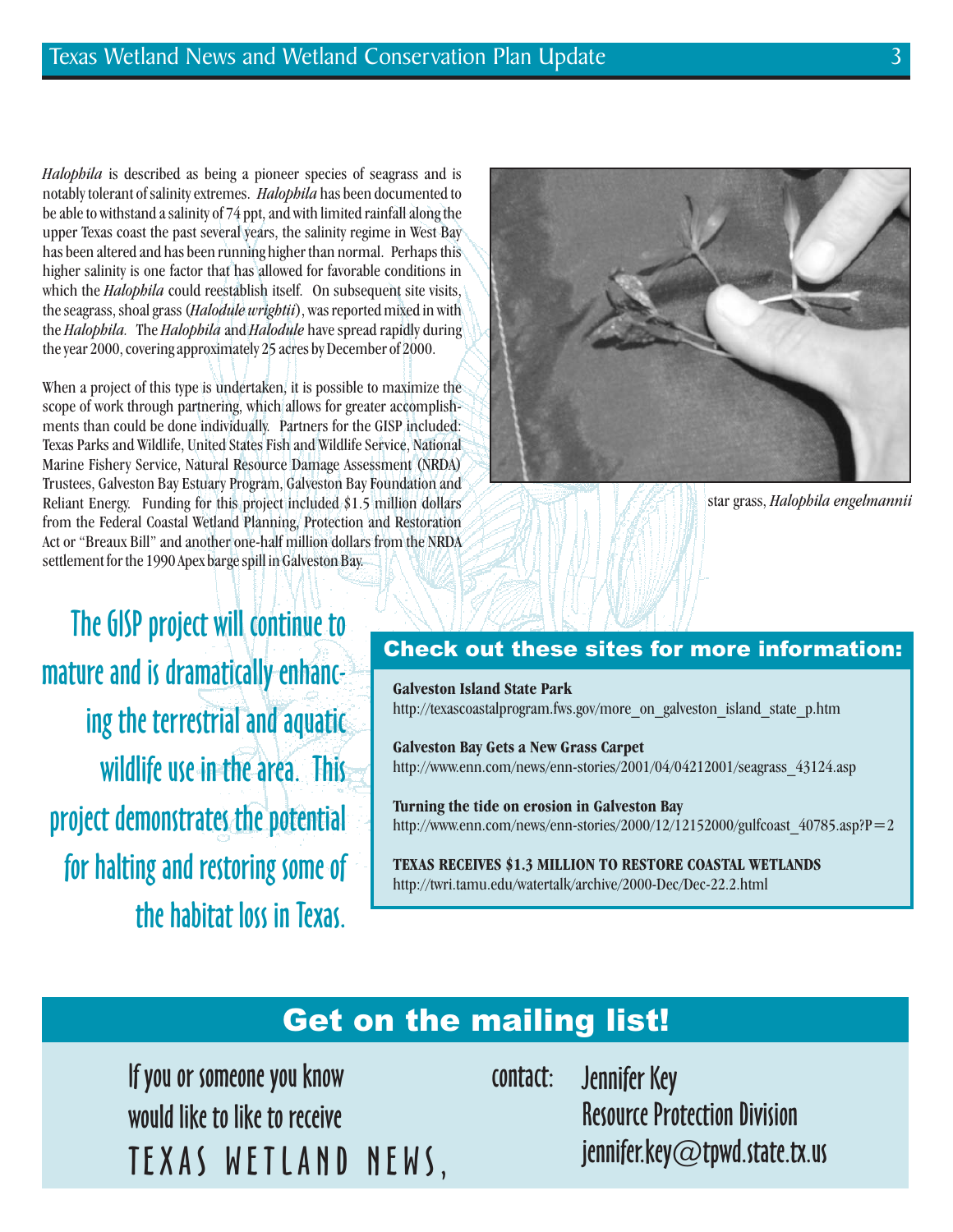4 Texas Wetland News and Wetland Conservation Plan Update

## Phillips Petroleum Contributes to the Playa Lakes Joint Venture

### Habitat Enhanced on Rolling Plains Public Land

Phillips Petroleum recently celebrated its 10th year of involvement with the Playa Lakes Joint Venture. Since 1990, they have contributed over \$1 million to the Joint Venture to support wetland-oriented research and habitat projects. Those states involved in the Joint Venture and benefiting from Phillips' involvement include Texas, New Mexico, Oklahoma, Kansas and Colorado.

In Texas, Phillips' donations have been used to assist with construction of moist-soil management units at Gene Howe and Taylor Lakes Wildlife Management Areas. In addition to the construction of moistsoil units, Phillips' contributions have also helped with the acquisition of the Armstrong Playa, a conservation easement, and the Dimmitt Playa, both of which are units of the Playa Lakes Wildlife Management Area.

Several projects on private lands have also been completed as a result of Phillips' assistance. Private lands projects have focused primarily on protecting playa lakes through grassland buffers and fencing. Grassland buffers protect playa basins from "silting-in" due to cropland erosion, and fencing allows landowners to better control grazing in and around playas.

Recently, Phillips' contributions have helped to fund research projects on shorebirds through Texas Tech University. These projects have investigated the importance of saline and playa lakes to both breeding and migrant shorebirds. Other research funded by Phillips includes studies of disease in snow geese, and migration and movement of sandhill cranes through the use of satellite transmitters.

To find out more about Phillips Petroleum's contributions to wildlife and habitat conservation, visit: www.phillips66.com/ about/flyway/Projects-Main.htm

Recently, Texas Parks and Wildlife completed construction of two moistsoil management units on the Taylor Lakes Wildlife Management Area (WMA) near Clarendon, Texas. Together, the two moist-soil units total approximately 12 acres and were made possible through funding from the Ducks Unlimited MARSH (Matching Aid to Restore States' Habitat) program and the Playa Lakes Joint Venture.

Biologists at Taylor Lakes WMA identified basins adjacent to existing lakes that often held water following heavy rains. Following surveying efforts by TPW and NRCS, a proposal was made for funding to construct dikes with water control structures on each of these areas. Funding was approved last year, allowing construction of the units this past winter. These moist-soil units will be managed by periodic flooding during the growing season to stimulate the growth of seed-producing moist soil plants such as smartweed (Polygonum spp.). The basins will then be flooded and the water left standing during the fall and winter, in order to allow ducks access to the seeds. In addition, these units will increase roosting areas available for geese and ducks.

While the Taylor Lakes WMA ranks among the smallest (530 acres in size) in the state, the diversity of animals is quite high due to a mix of several habitat types. These habitat types include wetlands, mesquite grasslands, and riparian zones. Over 205 species of birds have been documented by birdwatchers in the Taylor Lakes WMA. Shorebirds and waterfowl are attracted to Taylor Lakes' four water-table lakes, and many grassland dwelling birds can be found in the uplands. Winter flocks of more than 5,000 geese (primarily Canadas) are not uncommon.

Because rainfall is not exactly dependable in the eastern Panhandle region, TPW is seeking further funding through MARSH to install wells that could be used to better regulate water levels in Taylor Lakes Wildlife Management Area. Also, work is underway to restore a silted-in wetland on the property, in order to enhance habitat. To learn more about Taylor Lakes WMA or the wetland enhancement projects there, contact Scott Sudkamp at (806) 492-3405.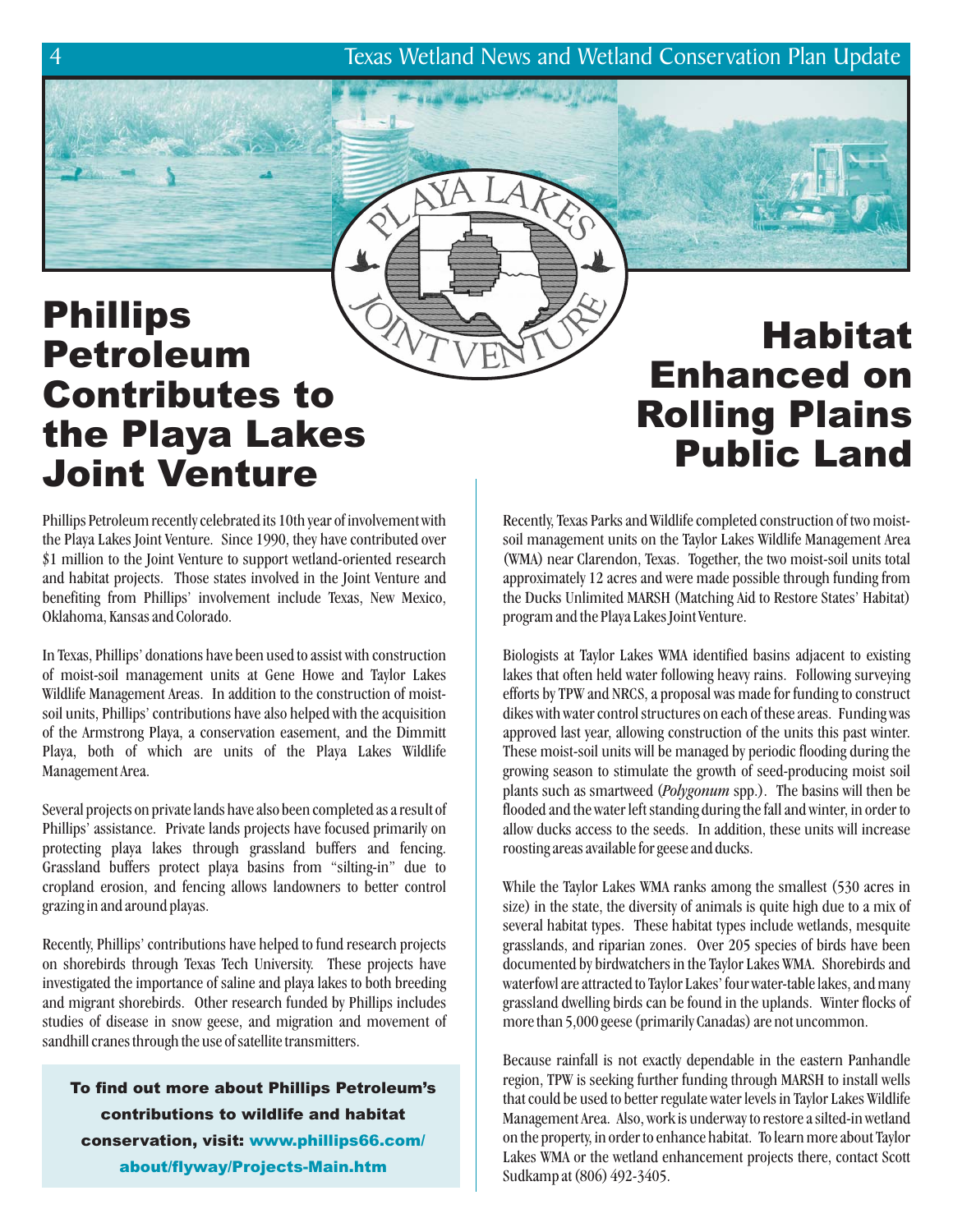#### Mad Island WMA Shoreline Stabilization Project

*The Mad Island Wildlife Management Area (WMA) is located on the Texas coast south of Bay City near the town of Matagorda. Mad Island's shoreline, along the Gulf Intracoastal Waterway (GIWW), with its associated coastal marsh and prairie habitats, is retreating at a rate of approximately 1 to 3 feet annually due to erosion. Texas Parks and Wildlife (TPW) staff estimates that the 4.25 miles of GIWW shoreline along Mad Island WMA has eroded an average of 50 feet since 1978.*



When the GIWW was originally dredged in the early to mid-1940s, it was approximately 120 feet in width. Currently, the GIWW along the Mad Island WMA boundary is over 300 feet in width. Waves created from boat wakes and "nosing in" of barges to anchor are presumed to be causing the erosion along the WMA shoreline. Along with pushing salinity and fluctuating hydrology regimes into the marshes, the waves wash organic matter out of the marsh soils, reducing their ability to support plant life. As the vegetation dies due to salinity changes and lack of organic matter, the soils become vulnerable to even further erosion.

Erosion is occurring more rapidly along sections of the shoreline that consist of emergent wetlands than along the rest of the reach. This erosion has led to the conversion of fresh water wetland habitats within Mad Island WMA to more saline marshes due to altered hydrology and salinity gradients.

The marshes, along with the fresh and intermediate lakes in Mad Island WMA, provide habitat for over 270 species of birds. The WMA supports thousands of ducks daily during winter months, including green-winged teal (Anas crecca), gadwall (Anas strepera), northern shoveler (Anas clypeata), American wigeon (Anas americana), lesser scaup (Aythya affinis), mottled duck (Anas fulvigula) and northern pintail (Anas acuta), as well as 5,000-20,000 snow geese (Chen caerulescens). WMA staff manage for breeding and brood-rearing mottled ducks, black-bellied whistling-ducks (Dendrocygna autumnalis), and fulvous whistlingducks (Dendrocygna bicolor) during spring and summer. The marshes also provide important habitat for shorebirds, wading birds, reptiles, amphibians, and wetland-dependent mammals. In addition, the

wetlands provide important nursery grounds for recreationally and commercially important aquatic species including shrimp, finfish and crabs.

The WMA supports thousands of ducks daily during winter months, including green-winged teal, gadwall, northern shoveler, American wigeon, lesser scaup, mottled duck and northern pintail, as well as 5,000-20,000 snow geese.

TPW is seeking funds to build an offshore rock breakwater parallel to the existing shoreline. The breakwater would be placed up to 50 feet offshore or along the shoreline as appropriate. The breakwater would extend the length of the 4.25-mile problem area on the WMA and would be built using straight tangents. The rock breakwater would be constructed 3 to 4 feet above mean tide level and have 3:1 slopes. The project would incorporate openings at the mouths of natural bayous to allow for marine organism and nutrient ingress/egress and the breakwater would be appropriately marked to avoid boating hazards. The purpose of the rock breakwater is to stabilize the shoreline and to restore estuarine habitat.

Currently, TPW has started the process of working with the US Army Corps of Engineers under the Section 206 Program to fix the problem along the GIWW on Mad Island WMA. This will be a multi-year process, but if successful, will be an example that can be used on other problem areas along the GIWW in Texas.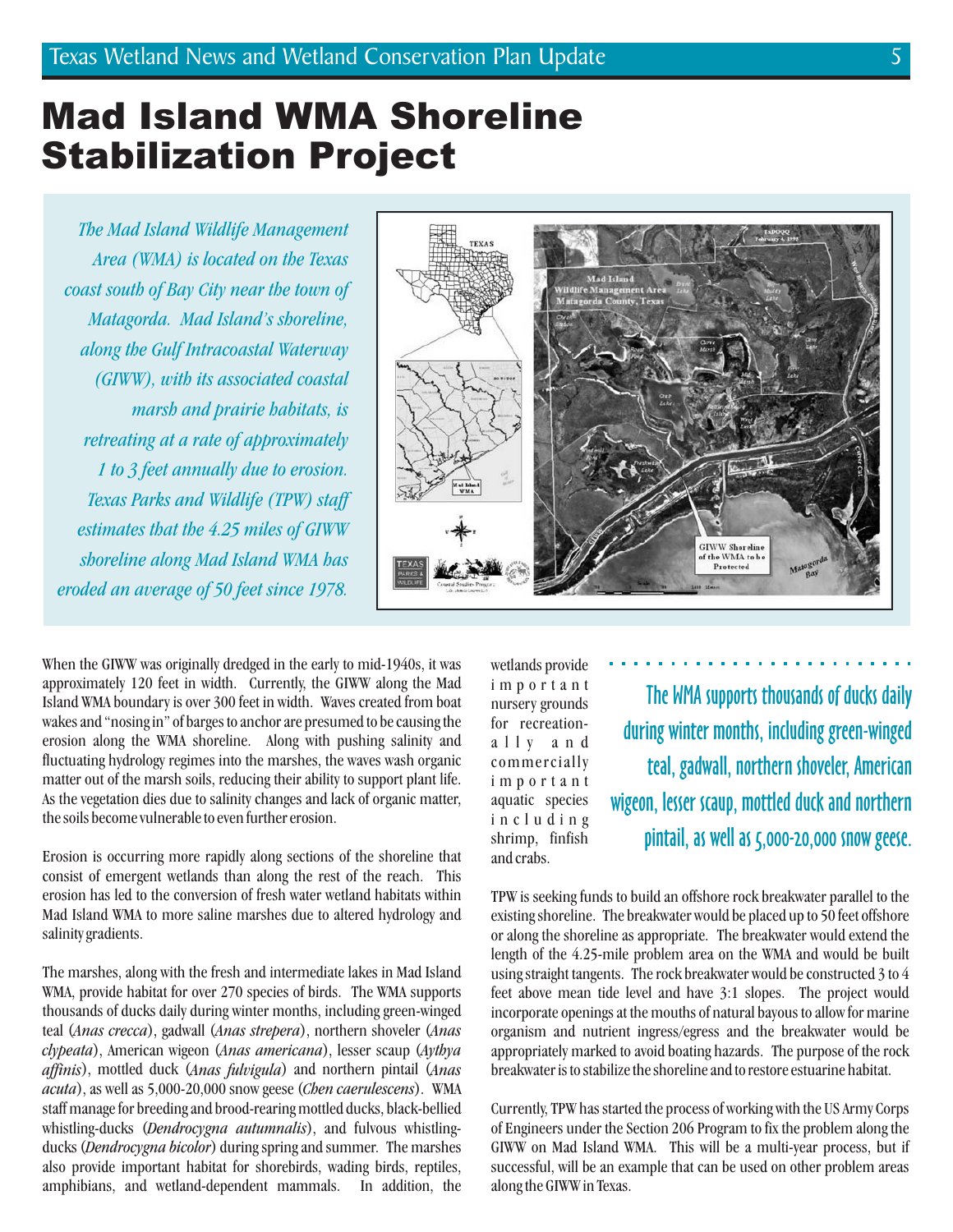# Other Wetland News and Plan Updates

#### BENT ON WATERFOWL newsletter Edited by Brian D. Sullivan

Published by NatureBent, Inc. ISSN 1534-6048 E-mail/plain text format Free subscriptions at www.naturebent.com

Waterfowl enthusiasts have a new publication to set their sights on, and it's free. NatureBent, Inc. recently launched BENT ON WATERFOWL, an e-mail newsletter covering waterfowl conservation, management, research, biology, population and harvest surveys, migrations, and regulations. The newsletter is written for a general readership of waterfowl enthusiasts, including conservationists and hunters.

"BENT ON WATERFOWL is a new kind of publication for today's waterfowl enthusiasts," said BRIAN D. SULLIVAN, editor and publisher. "We think subscribers will appreciate the quickread format and informal style of our newsletter."

An avid waterfowler, Sullivan brings nearly a lifetime of dedication to the waterfowl resource to his duties as editor. He is a trained biologist and a former waterfowl researcher and manager, most recently as Waterfowl Program Leader for Texas Parks and Wildlife.

#### Interest Increasing in the Wetland Project Site Registry Program

Since the Registry Program's reappearance on the internet in January, interest in the Registry Program by Texas landowners has been increasing. The Registry Program is a way for public and private landowners to receive assistance for their wetland

restoration goals from private companies, individuals, and state and federal agencies. The Registry Program is dependent on participation from all parties, and the process begins when an individual adds their property information to the Registry. An individual or entity interested in performing wetland restoration in a particular area can search either the private land or public land Registry on-line at: **www.tpwd.state.tx.us/wetlands/** . The private land Registry can be searched by county or river basin, and will return information on the property's size and habitat type. Confidential information, such as contact information and specific restoration goals of the landowner, will only be disclosed to interested parties after the landowner has been contacted and has specifically approved the disclosure of this information. **programs/registry/searchdata.htm**

In addition to information about the Registry Program being available on-line at: **www.tpwd.state.tx.us/wetlands/** , informational brochures about the **programs/registry** program are also available from Texas Parks and Wildlife. These brochures explain how the Registry Program works and contain a pre-paid form that landowners can mail to the project manager to add their property to the Registry. The success of the Registry Program is dependent on individuals, entities, and agencies knowing about and participating in the program. Therefore, if you are interested in obtaining brochures to distribute, please call Jennifer Key at (512) 389-8521 or e-mail jennifer.key@tpwd.state.tx.us

#### Searchable Texas Wetlands Grant Database Now Available

Available on the Texas Parks and Wildlife Wetland Web pages at: www.tpwd.state.tx.us/wetlands/programs/grants, the Texas Wetlands Grant Database is a compilation of federal, state and private funding assistance available to Texans to fund wetlands restoration, research, program development and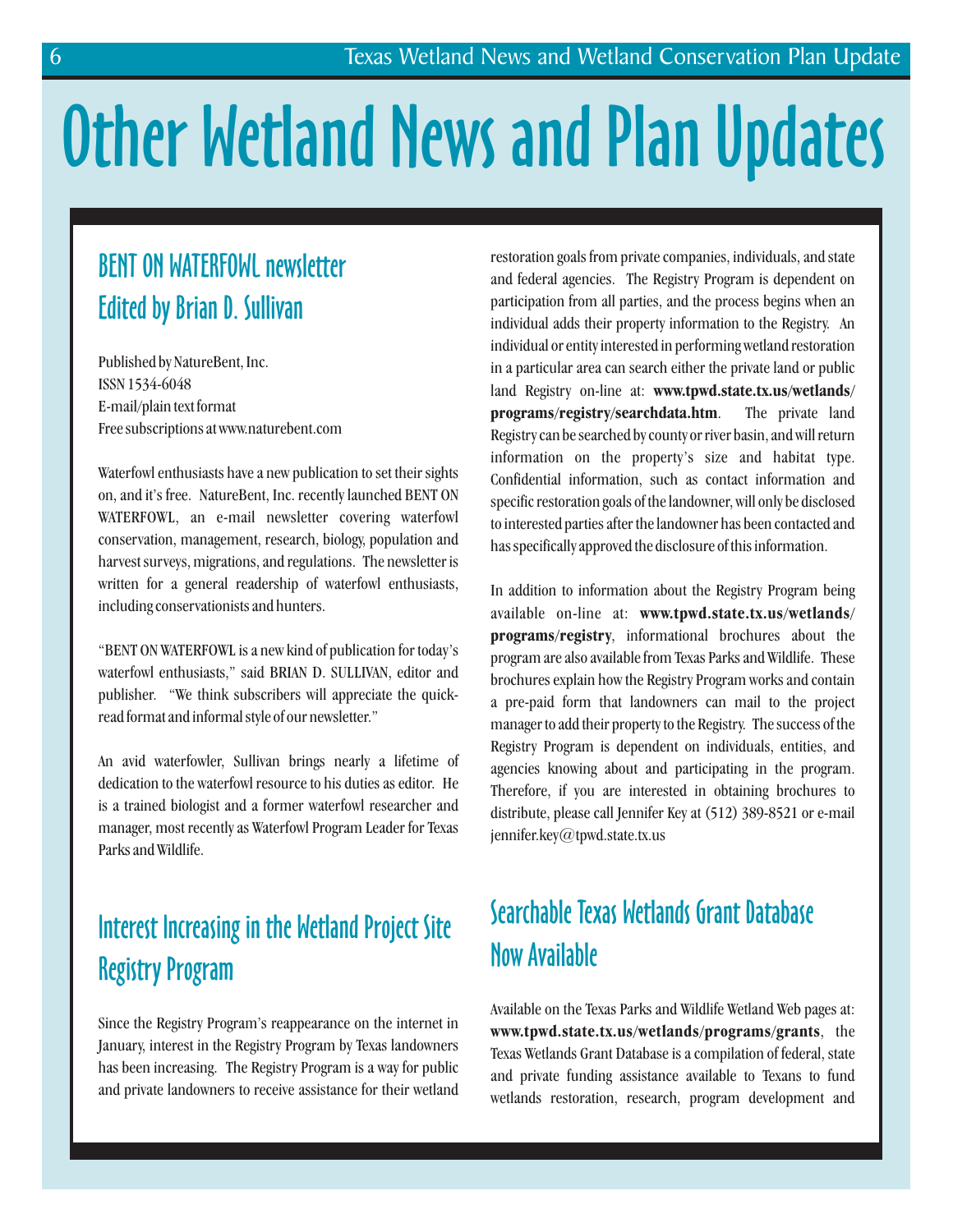education. The grants listed in the database range from a percentage of the overall cost of restoration to several thousand dollars. Grants are available for private organizations, educational institutions, non-profit organizations, states, local governments, and many others.

To search for a grant that may help you or your organization achieve your wetland restoration/education goals, you can search the on-line database by using dropdown lists of keywords or eligible recipients. The category of "keywords" indicates the type of grant available in the database. Some examples of keywords the grants can be searched by are: exotics, fisheries, training, research, water quality, and policy development. The "eligible recipients" list includes individuals, educational institutions, museums, research institutes, and youth groups, among others.

During the creation of the database, every effort was made to include accurate information; however, some information may have changed. When a potential grant is selected, the user is encouraged to contact the funding source directly prior to applying, in order to insure that the information is accurate and that funding is still available. If you are aware of new programs or if you have updated information, please contact Jeff Raasch at (512) 389-4328.

#### Don't Forget! The Revised Wetlands Assistance Guide for Landowners is Available

The Wetlands Assistance Guide for Landowners has been updated and is now available from Texas Parks and Wildlife. The Wetlands Assistance Guide for Landowners is a comprehensive guide to federal, state, and private programs offering technical and/or financial assistance to private wetland owners within the state of Texas. The document has been completely updated with new program information and contact information. If you would like a copy, you can download it from TPW's Web site at **www.tpwd.state.tx.us/wetlands/programs/** landowner. If you would rather have one mailed to you, call Jeff Raasch at (512) 389-4328 or e-mail at jeff.raasch $@$ tpwd.state.tx.us



If you would like to be added to the mailing lists or would like to submit an article for the next issue, contact:

Jennifer Key, Resource Protection Division Texas Wetlands News 4200 Smith School Road Austin, Texas 78744 or e-mail jennifer.key@tpwd.state.tx.us